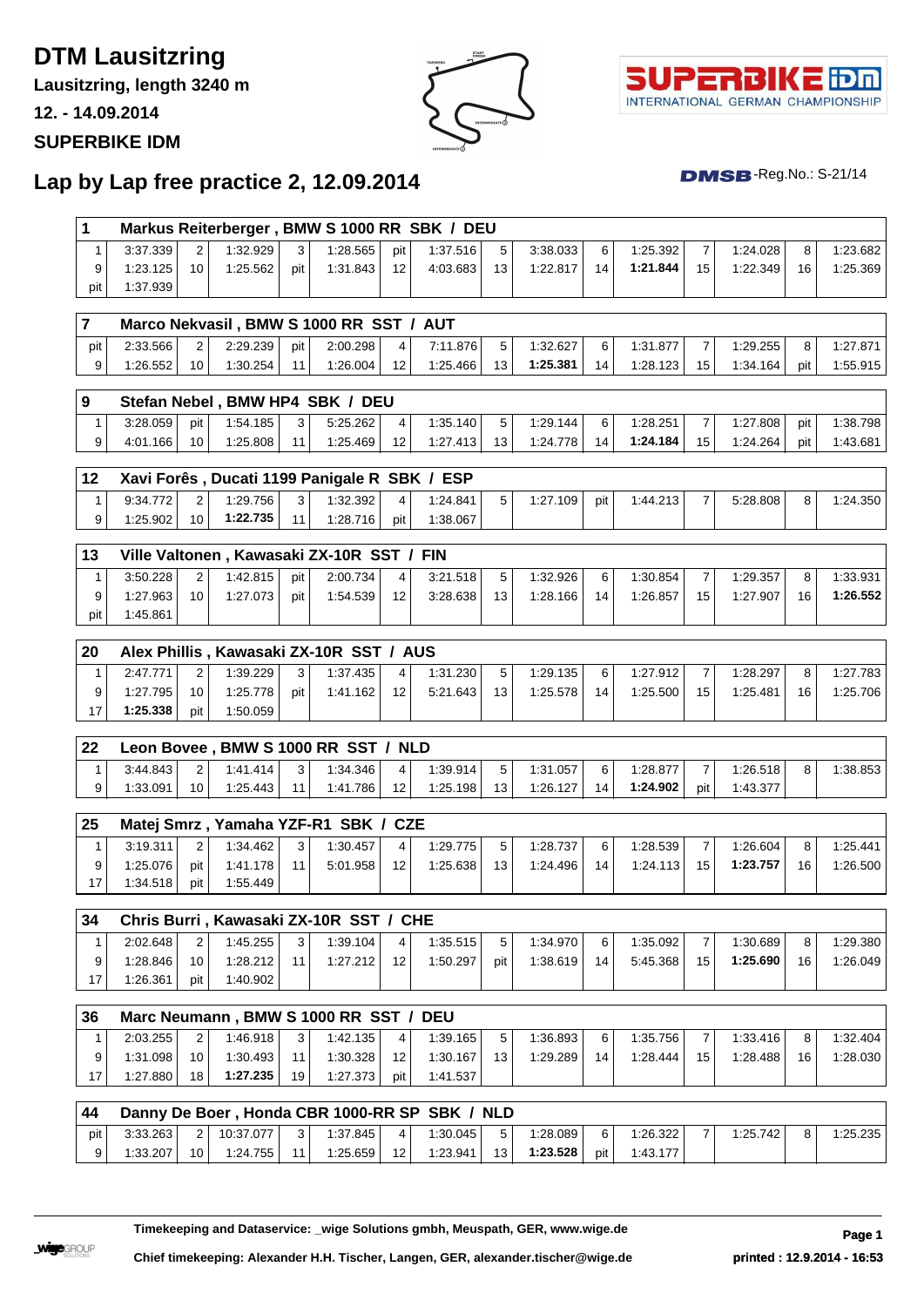# **DTM Lausitzring**

**Lausitzring, length 3240 m**

**12. - 14.09.2014**

#### **SUPERBIKE IDM**





 $DMSB$ -Reg.No.: S-21/14

### **Lap by Lap free practice 2, 12.09.2014**

| 47           |           |                 |          |     | Marc Buchner, Suzuki GSX-R 1000 SBK / DEU |                |                                                      |     |          |     |          |     |          |     |          |
|--------------|-----------|-----------------|----------|-----|-------------------------------------------|----------------|------------------------------------------------------|-----|----------|-----|----------|-----|----------|-----|----------|
| 1            | 2:03.433  | $\overline{2}$  | 1:39.298 | 3   | 1:31.194                                  | 4              | 1:29.583                                             | 5   | 1:28.541 | 6   | 1:27.605 | 7   | 1:27.208 | 8   | 1:27.098 |
| pit          | 1:36.812  | 10              | 3:15.732 | 11  | 1:26.650                                  | 12             | 1:26.910                                             | 13  | 1:25.643 | 14  | 1:26.438 | 15  | 1:25.860 | 16  | 1:25.480 |
| 17           | 1:25.035  | 18              | 1:26.610 | 19  | 1:24.811                                  | pit            | 1:51.875                                             |     |          |     |          |     |          |     |          |
|              |           |                 |          |     |                                           |                |                                                      |     |          |     |          |     |          |     |          |
| 48           |           |                 |          |     | Dominik Vincon, BMW S 1000 RR SST /       |                | <b>DEU</b>                                           |     |          |     |          |     |          |     |          |
| 1            | 2:02.599  | 2               | 1:36.176 | 3   | 1:31.778                                  | 4              | 1:28.871                                             | 5   | 1:27.668 | 6   | 1:27.429 | 7   | 1:27.428 | 8   | 1:26.664 |
| pit          | 1:40.193  | 10              | 4:40.800 | 11  | 1:27.318                                  | 12             | 1:26.571                                             | 13  | 1:26.078 | 14  | 1:25.944 | 15  | 1:25.216 | 16  | 1:25.292 |
| 17           | 1:25.756  | 18              | 1:25.244 | pit | 2:06.878                                  |                |                                                      |     |          |     |          |     |          |     |          |
|              |           |                 |          |     |                                           |                |                                                      |     |          |     |          |     |          |     |          |
| 50           |           |                 |          |     | Damian Cudlin, Kawasaki ZX-10R SBK / AUS  |                |                                                      |     |          |     |          |     |          |     |          |
| 1            | 2:50.353  | 2               | 1:40.127 | 3   | 1:33.407                                  | $\overline{4}$ | 1:30.604                                             | 5   | 1:28.116 | 6   | 1:26.239 | pit | 1:39.955 | 8   | 7:05.277 |
| 9            | 1:29.997  | 10 <sup>1</sup> | 1:25.243 | 11  | 1:23.260                                  | 12             | 1:53.000                                             | 13  | 1:35.813 | 14  | 1:29.940 | 15  | 1:22.981 | pit | 2:10.574 |
|              |           |                 |          |     |                                           |                |                                                      |     |          |     |          |     |          |     |          |
| 57           |           |                 |          |     |                                           |                | Lorenzo Lanzi, Ducati 1199 Panigale R SBK / ITA      |     |          |     |          |     |          |     |          |
| 1            | 10:51.921 | $\overline{2}$  | 1:29.433 | 3   | 1:27.297                                  | $\overline{4}$ | 1:26.228                                             | 5   | 1:25.606 | pit | 1:34.301 | 7   | 8:18.737 | 8   | 1:24.045 |
| 9            | 1:22.972  | 10              | 1:28.281 | pit | 1:46.952                                  |                |                                                      |     |          |     |          |     |          |     |          |
|              |           |                 |          |     |                                           |                |                                                      |     |          |     |          |     |          |     |          |
| 67           |           |                 |          |     | Mark Albrecht, BMW S 1000 RR SST / DEU    |                |                                                      |     |          |     |          |     |          |     |          |
| 1            | 2:09.792  | pit             | 1:57.676 | 3   | 2:54.365                                  | 4              | 1:39.340                                             | 5   | 1:34.955 | 6   | 1:34.133 | 7   | 1:32.219 | 8   | 1:31.035 |
| 9            | 1:30.027  | 10              | 1:29.188 | 11  | 1:29.260                                  | 12             | 1:28.610                                             | 13  | 1:29.189 | 14  | 1:28.884 | 15  | 1:28.621 | 16  | 1:29.214 |
| 17           | 1:28.034  | 18              | 1:28.341 | 19  | 1:28.498                                  | pit            | 1:51.712                                             |     |          |     |          |     |          |     |          |
|              |           |                 |          |     |                                           |                |                                                      |     |          |     |          |     |          |     |          |
| 69           |           |                 |          |     | Lucy Glöckner, BMW HP4 SST / DEU          |                |                                                      |     |          |     |          |     |          |     |          |
| 1            | 3:50.534  | 2               | 1:39.298 | 3   | 1:32.850                                  | 4              | 1:29.814                                             | pit | 2:02.130 | 6   | 2:43.308 | 7   | 1:27.431 | 8   | 1:53.997 |
| 9            | 1:26.445  | 10 <sup>°</sup> | 1:28.553 | 11  | 1:25.970                                  | 12             | 1:26.440                                             | pit | 1:37.271 | 14  | 2:56.612 | 15  | 1:24.648 | 16  | 1:39.753 |
| pit          | 1:38.473  |                 |          |     |                                           |                |                                                      |     |          |     |          |     |          |     |          |
| 76           |           |                 |          |     |                                           |                | Max Neukirchner, Ducati 1199 Panigale R SBK / DEU    |     |          |     |          |     |          |     |          |
| 1            | 4:04.129  | $\overline{2}$  | 1:35.633 | pit | 1:46.871                                  | 4              | 6:40.701                                             | 5   | 1:26.855 | 6   | 1:24.541 | 7   | 1:27.297 | 8   | 1:23.558 |
| pit          | 1:34.277  | 10              | 5:19.912 | 11  | 1:24.176                                  | 12             | 1:22.476                                             | 13  | 1:21.665 | pit | 2:04.273 |     |          |     |          |
|              |           |                 |          |     |                                           |                |                                                      |     |          |     |          |     |          |     |          |
| 77           |           |                 |          |     | Erwan Nigon, Suzuki GSX-R 1000 SBK / FRA  |                |                                                      |     |          |     |          |     |          |     |          |
| 1            | 2:08.231  | $\overline{2}$  | 1:39.110 | 3   | 1:33.770                                  | $\overline{4}$ | 1:30.319                                             | 5   | 1:29.488 | pit | 1:41.732 | pit | 4:19.278 | 8   | 7:39.129 |
| 9            | 1:28.214  | 10              | 1:45.274 | 11  | 1:25.813                                  | 12             | 1:24.518                                             | 13  | 1:23.997 | 14  | 1:23.711 | pit | 1:49.251 |     |          |
|              |           |                 |          |     |                                           |                |                                                      |     |          |     |          |     |          |     |          |
| 79           |           |                 |          |     |                                           |                | Thomas Hainthaler, BMW S 1000 RR SST / DEU           |     |          |     |          |     |          |     |          |
| $\mathbf{1}$ | 2:54.101  | $\overline{2}$  | 1:46.772 | 3   | 1:41.107                                  | 4              | 1:34.630                                             | 5   | 1:33.301 | 6   | 1:31.209 | 7   | 1:29.563 | 8   | 1:29.609 |
| 9            | 1:28.422  | 10              | 1:29.563 | 11  | 1:27.794                                  | 12             | 2:02.134                                             | 13  | 1:27.970 | 14  | 1:27.225 | 15  | 1:26.728 | 16  | 1:26.806 |
| 17           | 1:26.541  | pit             | 2:33.872 |     |                                           |                |                                                      |     |          |     |          |     |          |     |          |
|              |           |                 |          |     |                                           |                |                                                      |     |          |     |          |     |          |     |          |
| 91           |           |                 |          |     | Bastien Mackels, BMW S 1000 RR SBK / BEL  |                |                                                      |     |          |     |          |     |          |     |          |
| 1            | 3:18.905  | $\overline{c}$  | 1:35.766 | 3   | 1:29.654                                  | 4              | 1:29.991                                             | 5   | 1:29.295 | 6   | 1:27.974 | 7   | 1:25.863 | 8   | 1:25.275 |
| 9            | 1:25.111  | 10 <sup>1</sup> | 1:24.274 | 11  | 1:25.845                                  | 12             | 1:24.709                                             | 13  | 1:27.050 | 14  | 1:23.374 | pit | 1:46.778 |     |          |
|              |           |                 |          |     |                                           |                |                                                      |     |          |     |          |     |          |     |          |
| 92           |           |                 |          |     |                                           |                | Daniel Kartheininger, Honda CBR 1000-RR SP SBK / DEU |     |          |     |          |     |          |     |          |
| 1            | 2:04.530  | 2 <sup>2</sup>  | 1:42.381 | pit | 1:52.364                                  | pit            | 12:03.141                                            | 5   | 2:04.938 | pit | 1:59.472 | 7   | 4:10.358 | 8   | 1:30.945 |
| 9            | 1:30.114  | 10              | 1:29.269 | pit | 1:59.364                                  |                |                                                      |     |          |     |          |     |          |     |          |